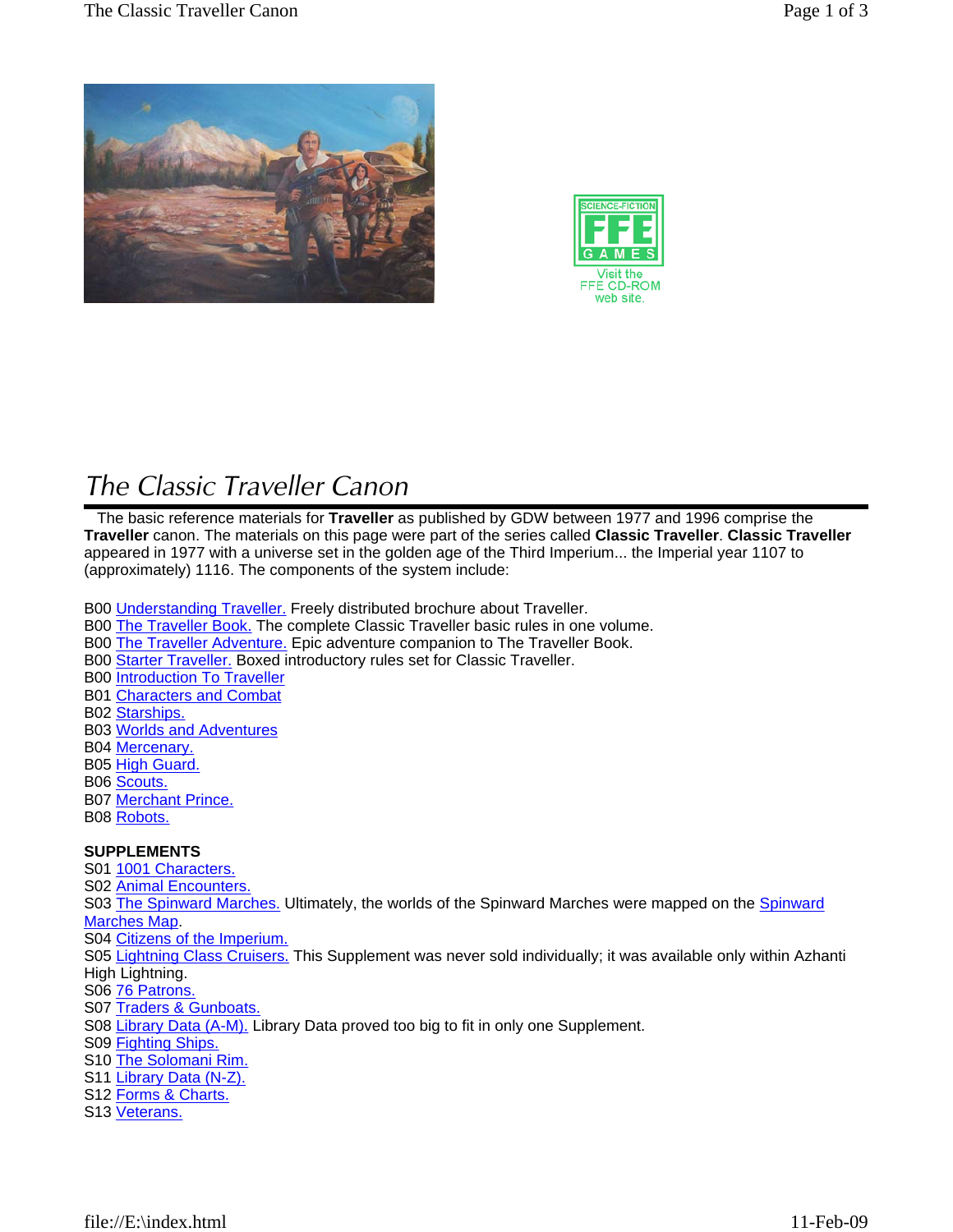- SS1 Merchant Prince.
- SS2 Exotic Atmospheres.

SS3 Missiles in Traveller.

#### **ADVENTURES**

A00 The Imperial Fringe. This introductory adventure was included in Deluxe Traveller. A00 Imperial Fringe Map. A01 The Kinunir. A02 Research Station Gamma. A03 Twilight's Peak. A04 Leviathan. A05 Trillion Credit Squadron. A06 Expedition to Zhodane. A07 Broadsword. A08 Prison Planet.

- A09 Nomads of the World Ocean.
- A10 Safari Ship.
- A11 Murder on Arcturus Station.
- A12 Secret of the Ancients.
- A13 Signal GK.

### **DOUBLE ADVENTURES**

D01 Shadows. D01 Annic Nova. D02 Mission On Mithril. D02 Across The Bright Face. D03 Death Station. D03 Argon Gambit. D04 Marooned. D04 Marooned Alone. D05 Chamax Plague. D05 Horde. D06 Night of Conquest. D06 Divine Intervention.

#### **ALIEN MODULES**

AM1 Aslan. AM2 K'kree. AM3 Vargr. AM4 Zhodani. AM5 Droyne. AM6 Solomani. AM7 Hivers. AM8 Darrians.

## **MODULES**

M01 Tarsus (boxed). M02 Beltstrike (boxed). M03 The Spinward Marches Campaign. M04 Alien Realms. M05 Atlas of the Imperium.

## **BOARDGAMES**

G00 Imperium. G01 Mayday. - Rules. - Maps and Counters. G02 Snapshot. - Rules. - Counters and Maps. - Maps. G03 Azhanti High Lightning. - Rules. - Deck Plans. - Counters and Charts. G04 Fifth Frontier War. G05 Invasion: Earth. - Rules. - Charts and Counters. - Map. G06 Dark Nebula. - Rules and Charts. - Maps and Counters. G07 Striker Miniatures Rules. - Book 1. - Book 2. - Book 3. - Book 4.